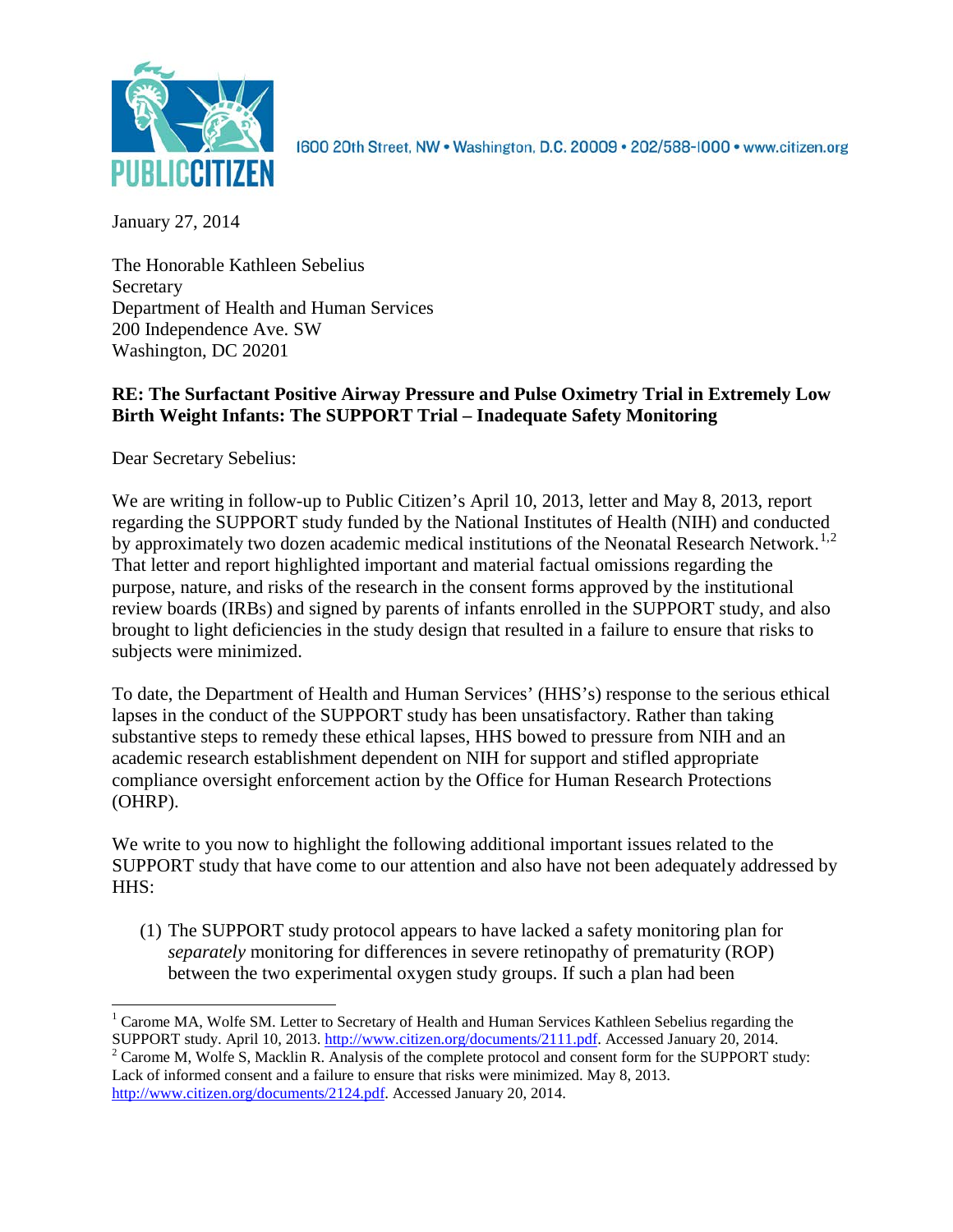implemented, the study likely would have been terminated early, sparing some extremely premature infants enrolled in the study from suffering severe ROP or death.

- (2) In spite of evidence we presented previously,<sup>[3](#page-1-0)</sup> the SUPPORT study investigators in an attempt to defend the adequacy of their study consent forms — have continued to repeatedly assert that they all had no expectation that the low-oxygen group subjects would have a higher mortality rate than the high-oxygen group subjects and indeed were surprised when the final study results revealed such an outcome. We provide below additional clear evidence that before the study began, there was an awareness among at least some of the investigators — including among the lead investigators who developed the study protocol — that an increased mortality rate in the low-oxygen group was one foreseeable, plausible outcome of their study. Moreover, as neonatology experts, the SUPPORT study investigators had an ethical obligation to thoroughly research the literature, to understand areas of ongoing uncertainty regarding oxygen management, and to be aware of all plausible study risks. To not have known that an increased mortality rate in the low-oxygen group was one foreseeable, plausible outcome of their study would have constituted reckless ignorance.
- (3) The SUPPORT study was one of five concurrently planned, coordinated, and conducted studies around the world using nearly identical study designs for testing low- versus highoxygen interventions in extremely premature infants. To minimize risks to subjects across all five studies, the protocols should have specified a mechanism for joint safety monitoring. Ideally, there should have been a formal data and safety monitoring plan involving interim analyses of pooled data from all five studies combined. At a minimum, there should have been a plan for informally sharing any troubling safety signal arising in one study with the investigators and data monitoring committees for the other studies. No such formal or informal plan was described in the SUPPORT protocol. Of note, the members of the data monitoring committee for at least one of the five studies recognized early on the need to see interim data from the other four parallel studies to ensure the safety of subjects across all trials, but their attempts to obtain data from the other studies were either ignored or rebuffed.

We describe below each of these issues in detail and conclude by asking key questions for which the parents of SUPPORT study subjects and the public deserve clear answers from HHS.

### **A. Background**

As you are aware, the SUPPORT study involved two simultaneous complex experiments. In one experiment, the babies were randomly divided into two groups that each received a different treatment to assist their breathing (ventilation of the lungs) following delivery.<sup>[4](#page-1-1)</sup>

For the other experiment (the oxygen experiment), babies assigned to each of the two ventilation groups were further randomly divided between a low-oxygen group and a high-oxygen group.<sup>[5](#page-1-1)</sup>

<span id="page-1-1"></span><span id="page-1-0"></span><sup>&</sup>lt;sup>3</sup> *Ibid.* 4 SUPPORT Study Group of the Eunice Kennedy Shriver NICHD Neonatal Research Network. Early CPAP versus surfactant in extremely premature infants. *N Engl J Med.* 2010;362(21):1970-1979.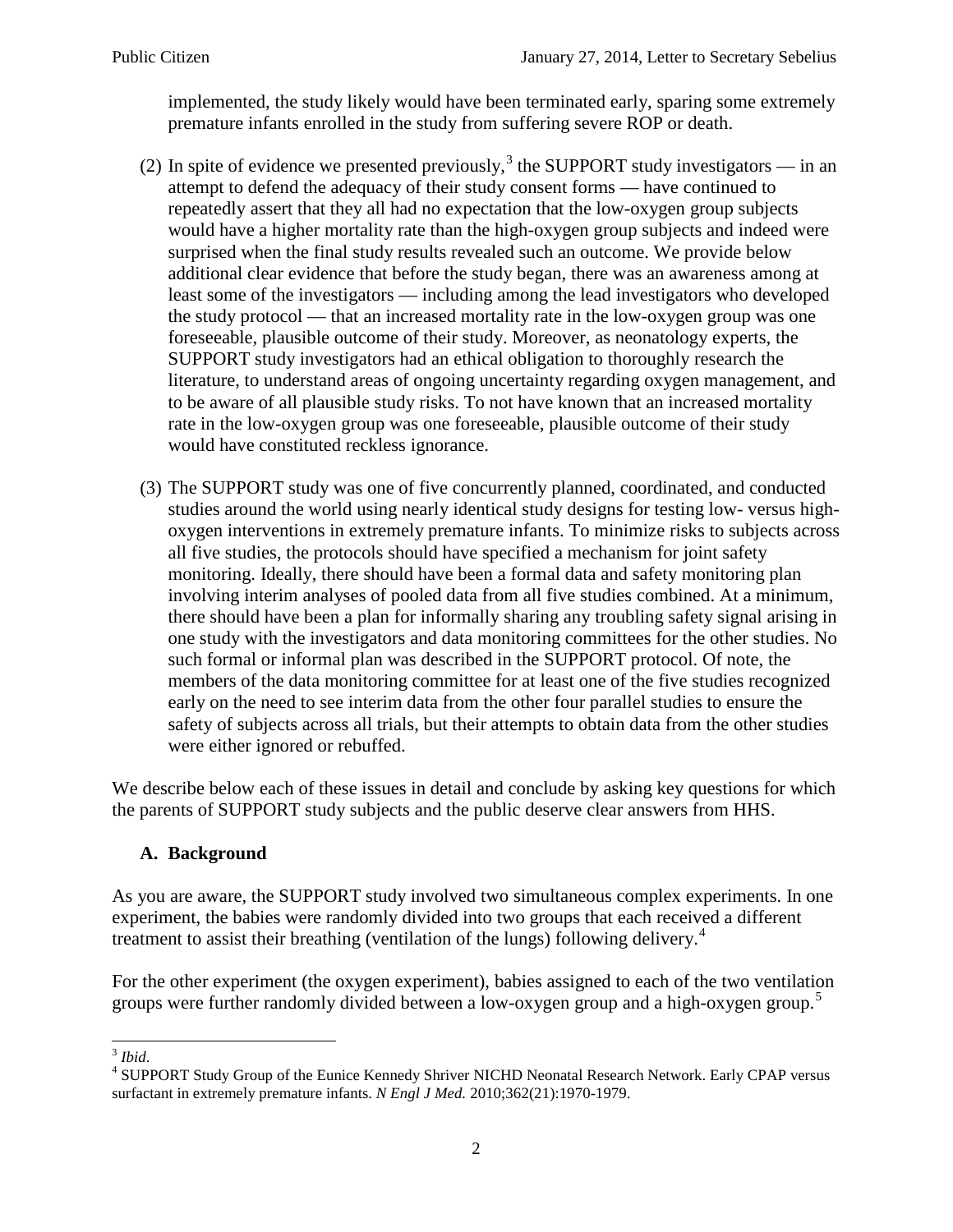For the low-oxygen group, the SUPPORT study investigators tried to maintain the babies' blood oxygen levels in a low target range (oxygen saturation level of 85 to 89 percent), and for the high-oxygen group in a high target range (oxygen saturation level of 91 to 95 percent), regardless of the infants' clinical status.

The primary efficacy outcome measure for the oxygen experiment was a combination of severe retinopathy of prematurity (ROP, which can lead to visual impairment and blindness and often requires surgery to preserve vision), death before discharge from the hospital, or both.

For both experimental oxygen groups, oxygen monitors relied upon by the medical teams caring for the infants in the study displayed either intentionally falsely high (low-oxygen group) or intentionally falsely low (high-oxygen group) values when the infants' actual oxygen saturation levels were between 85 and 95 percent.

Premature infants enrolled in the SUPPORT study were not given the same care with respect to oxygen management that otherwise similar infants would have received at the same participating hospitals. In particular, oxygen management of enrolled infants lacked the following features of usual care:

- (1) fully functional, properly operating pulse oximeters that displayed accurate oxygen saturations for use by health care providers to guide care;
- (2) access to the entire range of target oxygen saturations endorsed in guidelines (85 to 95 percent) for management of premature infants, including the possibility of employing the center of this range (88 to 92 percent); and
- (3) adjustment of supplemental oxygen and oxygen saturation targets based on an assessment of risks and benefits for each infant's particular characteristics. Some of the clinical factors that are often considered in individualizing oxygen management include level of prematurity; capillary refill time (a simple physical exam test to assess the adequacy of tissue perfusion); cardiopulmonary, hepatic, and renal function; hematocrit; intravascular volume; acid-base status; oxygen requirements in the toxic range; and clinical signs suggestive of impending necrotizing enterocolitis.

For the low-oxygen group infants, the experimental strategy for attempting to maintain oxygen saturation levels at 85 to 89 percent using oxygen monitors that displayed falsely high readings predictably caused, on average, lower levels of oxygen exposure than would have occurred under usual care using accurately reading oxygen monitors. The low-oxygen intervention presented the foreseeable risks of neurologic injury and death.

In contrast, for the high-oxygen group infants, the experimental strategy for attempting to maintain oxygen saturation levels at 91 to 95 percent using oxygen monitors that displayed falsely *low* readings predictably caused, on average, higher levels of oxygen exposure than

 <sup>5</sup> SUPPORT Study Group of the Eunice Kennedy Shriver NICHD Neonatal Research Network. Target ranges of oxygen saturation in extremely preterm infants. *N Engl J Med.* 2010;362(21):1959-1969.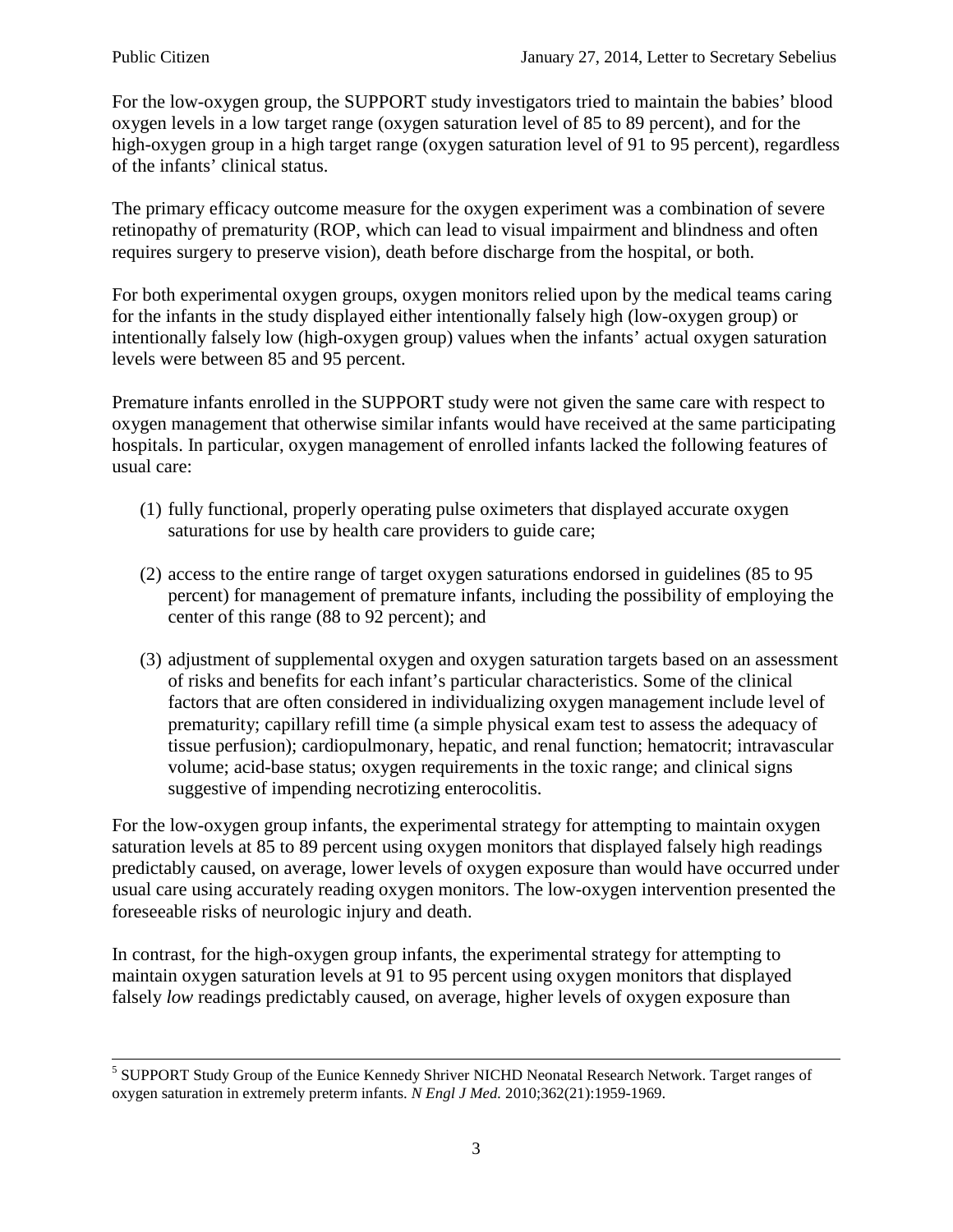would have occurred under usual care using accurately reading oxygen monitors. The highoxygen intervention presented the foreseeable risk of severe ROP.

## **B. Inadequate safety monitoring plan: Apparent failure to monitor for severe ROP as a separate adverse event and to terminate the study early because of harm to subjects in the high-oxygen group**

Minimization of risks to research subjects requires adequate safety monitoring. Both death and severe ROP comprised the primary risks of the SUPPORT study's oxygen experiment, and each should have been monitored *separately as adverse events* during the conduct of the trial in order to minimize risks to subjects. If separate monitoring of both had been implemented, the study likely would have been terminated early, sparing some extremely premature infants enrolled in the study from suffering severe ROP or death.

However, as reflected in the following excerpts from the data and safety monitoring plan in the SUPPORT study protocol, it appears that unlike death, severe ROP was not monitored *separately as an adverse event* during the course of the trial. Instead, severe ROP apparently was monitored only in combination with death as a component of the composite primary efficacy endpoint, and the study was not terminated early. The protocol stated: $6$ 

# **4.4 Adverse Events**

Serious and unanticipated adverse events may be anticipated in this vulnerable population. Data on the following potential adverse events that may be related to the study maneuver will be recorded and evaluated as part of continuous safety monitoring during the trial by RTI:

- 1. Air leak on admission to the NICU, or during the initial 14 days of life
- 2. The need for chest compressions, and/or epinephrine in the delivery room or **NICU**
- 3. The occurrence of severe IVH ( Grades 3-4, Papile)
- 4. Death

These outcomes will be evaluated on a monthly basis by RTI [Research Triangle Institute], and if the incidence of any of these outcomes is determined to be 5% -10% greater in any arm of the study, this information will be provided to the Study PI and committee and the DSMC for immediate consideration, and evaluated for consideration of termination of the study or treatment arm.

### **4.5 Data Safety Monitoring Committee**

The Data Safety Monitoring Committee will review the progress of the study with respect to efficacy and adverse events in a sequential fashion by using interim monitoring boundaries. Obrien-Fleming boundaries will be used for efficacy monitoring and will be constructed for four looks at the data at 25%, 50%, 75%, and 100% of outcome

<span id="page-3-0"></span><sup>&</sup>lt;sup>6</sup> NICHD Neonatal Research Network. The surfactant positive airway pressure and pulse oximetry trial in extremely low birth weight infants: The SUPPORT trial. August 28, 2004 (revised September 16, 2004; updated March 28, 2005).[http://www.nih.gov/icd/od/foia/library/Protocol.pdf.](http://www.nih.gov/icd/od/foia/library/Protocol.pdf) Accessed January 20, 2014.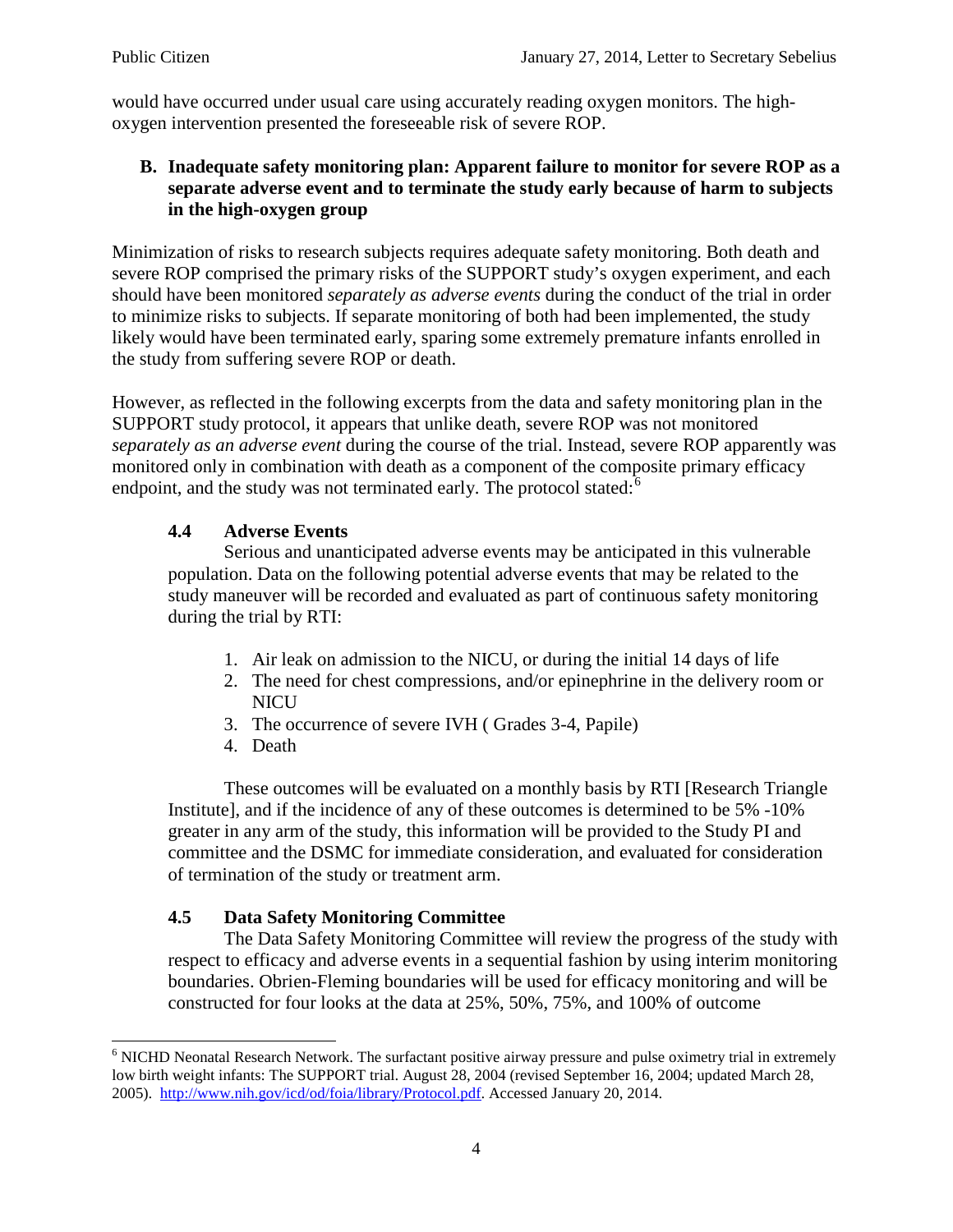assessment. Pocock boundaries will be used for adverse event monitoring and will be viewed after every 30 infants have been enrolled. A special adverse event form will collect the information so that it may be entered into the data base in a timely fashion.

Monitoring of the *composite* primary efficacy endpoint of severe ROP or death before discharge during the conduct of the SUPPORT study as designed was not sufficient for monitoring safety related to the occurrence of severe ROP because of the following factors:

- (1) The SUPPORT study's oxygen experiment involved only two experimental groups (the low-oxygen group and the high-oxygen group) and no usual care (or current-practice) control group; and
- (2) The two components of the composite primary efficacy endpoint death and severe ROP — were countervailing, but asymmetric, potential harms:
	- (a) For the high-oxygen group infants, the experimental strategy for attempting to maintain oxygen saturation levels at 91 to 95 percent using oxygen monitors that displayed falsely low readings predictably caused, on average, higher levels of oxygen exposure than would have occurred under usual care using accurately reading oxygen monitors. As a result, the research procedures for these subjects presented a reasonably foreseeable increased risk of suffering severe ROP (a risk that was not described in 20 of 22 IRB-approved SUPPORT study consent forms as required by HHS human subjects protection regulations at 45 CFR 46.116(a)(2)).<sup>[7](#page-4-0)</sup>
	- (b) For the low-oxygen group infants, the experimental strategy for attempting to maintain oxygen saturation levels at 85 to 89 percent using oxygen monitors that displayed falsely high readings predictably caused, on average, lower levels of oxygen exposure than would have occurred under usual care using accurately reading oxygen monitors. As a result, the research procedures for these subjects presented a reasonably foreseeable risk of death (a risk that was not disclosed in any of 22 IRBapproved SUPPORT study consent forms).

Adequate safety monitoring of the study as designed would have required periodic checking for differences between the low-oxygen and high-oxygen groups for *both* death and retinopathy *separately*. The importance of such separate comparisons was reflected in the way the results were presented in the published paper describing the primary results of the study (see Table 1 below). $8$ 

<span id="page-4-0"></span><sup>&</sup>lt;sup>7</sup> IRB-approved consent form for the SUPPORT trial. [http://www.citizen.org/documents/support-study-consent](http://www.citizen.org/documents/support-study-consent-form.pdf)[form.pdf.](http://www.citizen.org/documents/support-study-consent-form.pdf) Accessed January 20, 2014.<br><sup>[8](http://www.citizen.org/documents/support-study-consent-form.pdf)</sup> SUPPORT Study Group of the Eunice Kennedy Shriver NICHD Neonatal Research Network. Target ranges of

<span id="page-4-1"></span>oxygen saturation in extremely preterm infants. *N Engl J Med.* 2010;362(21):1959-1969.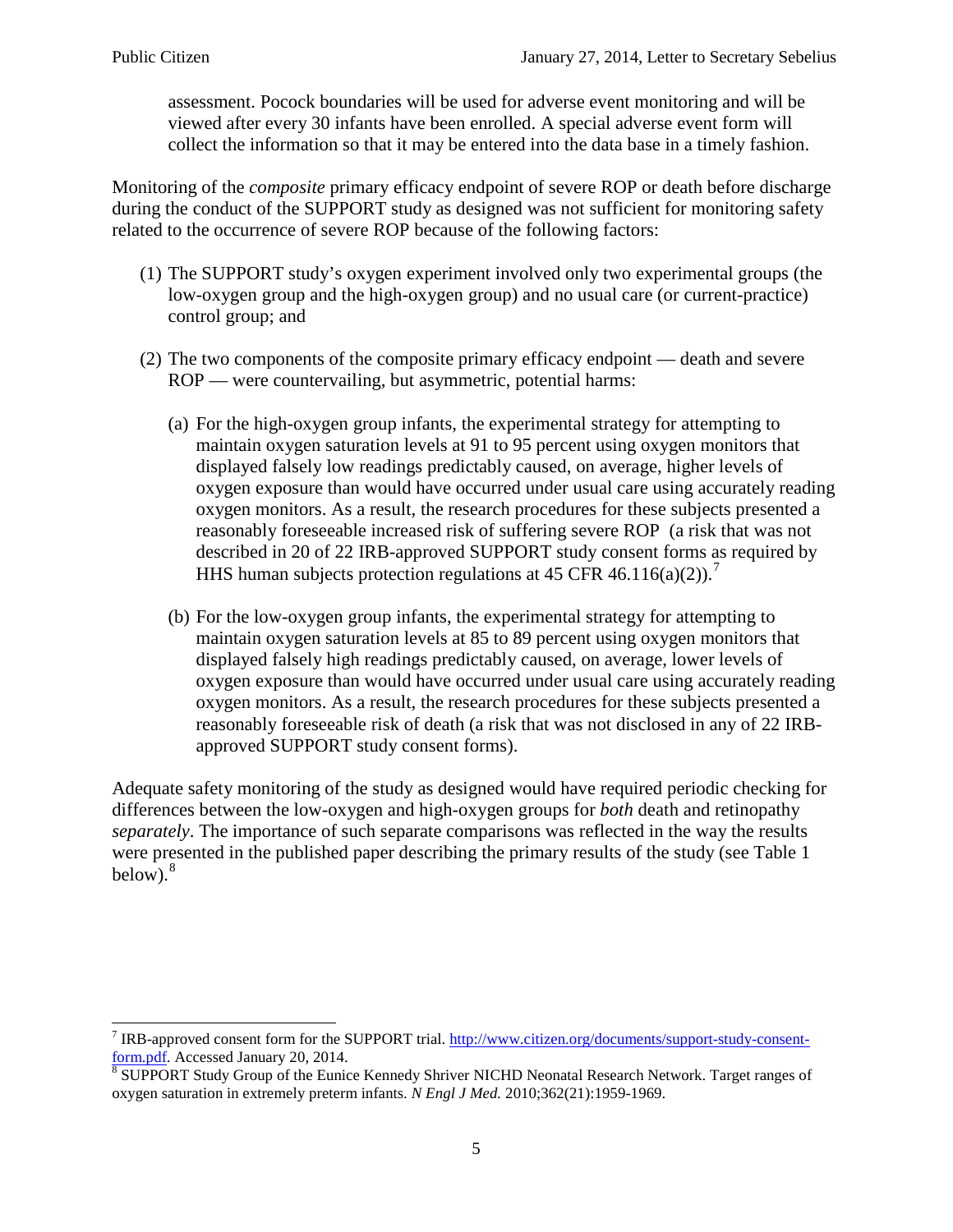| <b>Outcome</b>                                                                        | Low-Oxygen<br>Group<br>$no./total~no.$ (%) | High-Oxygen<br>Group<br>no./total no. $(\% )$ | <b>Adjusted</b><br><b>Relative Risk</b><br>(95%<br><b>Confidence</b><br>Interval) | <b>P-value</b> |
|---------------------------------------------------------------------------------------|--------------------------------------------|-----------------------------------------------|-----------------------------------------------------------------------------------|----------------|
| <b>Primary efficacy</b><br>outcome: severe<br><b>ROP</b> or death<br>before discharge | 171/605 (28.3%)                            | 198/616 (32.1%)                               | $0.90(0.76-1.06)$                                                                 | 0.20           |
| <b>Severe ROP</b>                                                                     | $41/475(8.6\%)$                            | 91/509 (17.9%)                                | $0.52(0.37-0.73)$                                                                 | < 0.001        |
| <b>Death before</b><br>discharge                                                      | 130/654 (19.9%)                            | 107/662 (16.2%)                               | $1.27(1.01-1.60)$                                                                 | 0.04           |

#### **Table 1: Key Major Outcomes from SUPPORT Study**

Because severe ROP often requires surgery and can lead to blindness, it represented a clear potential harm to the high-oxygen group infants of significant-enough degree to require separate safety monitoring, as was done for death. Yet the protocol's data and safety monitoring plan did not indicate that it was separately monitored. Indeed, the problem of ROP in premature infants was considered such a serious health problem in premature infants that NIH spent more than \$20 million on the SUPPORT study to find out whether using the low-oxygen intervention would reduce the incidence of this important adverse outcome in comparison to the high-oxygen intervention without causing an increase in mortality or brain injury.

In what obviously came as no surprise to the SUPPORT study investigators and was not an unexpected finding, the study results, after SUPPORT was concluded, demonstrated that the high-oxygen group babies had a highly significant increase in retinopathy in comparison to the low-oxygen group babies (17.[9](#page-5-0) percent versus 8.6 percent, respectively; p<0.001).<sup>9</sup>

If the incidence of severe ROP had been monitored separately as an important adverse event in the high-oxygen group at increased risk for this adverse outcome and compared to the incidence in the low-oxygen group, the trial conceivably could have been stopped early, thus preventing the occurrence of retinopathy and avoiding retinal surgery in many high-oxygen group infants.

To estimate the approximate point at which one of the planned interim analyses of study data would have demonstrated a statistically significant difference in the rate of severe ROP between the high- and low-oxygen groups, we performed a series of hypothetical interim analyses using the chi-square test based on enrollments of 25, 50, and 75 percent of the actual final enrollment (i.e., 1,316 infants). Because interim data were not available to us for these analyses, we assumed that the following factors remained constant throughout the study: the incidence of severe ROP, the proportion of high- and low-oxygen group subjects, and the proportion of subjects in each group who survived to the time of discharge and had a determination made regarding whether severe ROP had developed.

<span id="page-5-0"></span> $9$  *Ibid.*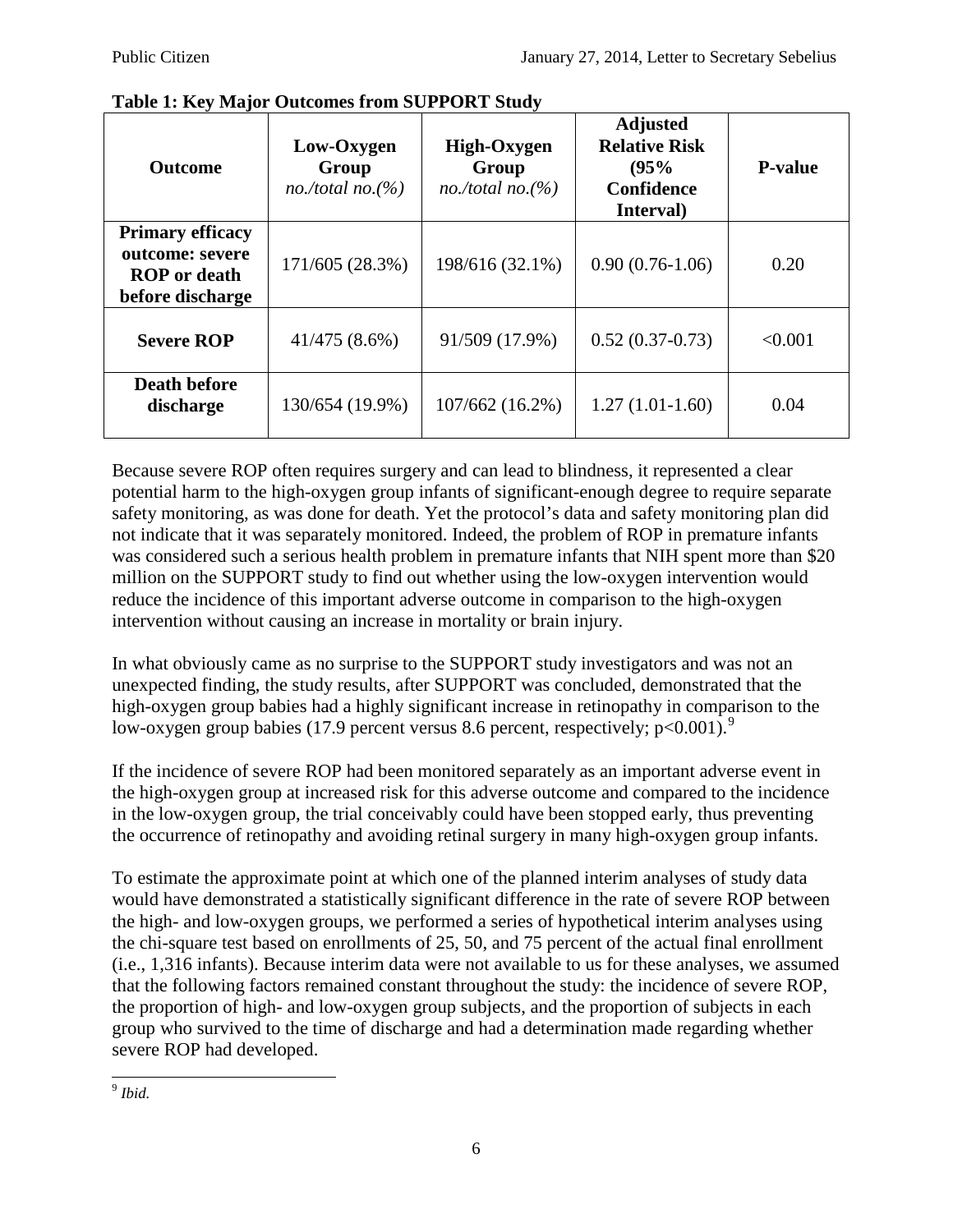The contingency tables below (Tables 2-4) summarize our analysis. Following each table is the chi-square statistic without Yates correction and two-tailed P-value (uncorrected for multiple looks):

| <b>Table 2: 25</b><br><b>Percent of Final</b><br>Enrollment*Group | <b>No Severe</b><br><b>ROP</b> | <b>Severe</b><br><b>ROP</b> | <b>Total</b> |
|-------------------------------------------------------------------|--------------------------------|-----------------------------|--------------|
| High-Oxygen                                                       | 104                            | 23                          | 127          |
| Low-Oxygen                                                        | 109                            | 10                          | 119          |
| <b>Total</b>                                                      | 213                            | 33                          | 246          |

\*Assumes 329 subjects enrolled and 246 survived to discharge and had retinopathy status determined

 $\chi^2$ =4.984; P=0.0256

### **Table 3: 50 Percent of Final Enrollment\***

| Group        | <b>No Severe</b> | <b>Severe</b> | <b>Total</b> |
|--------------|------------------|---------------|--------------|
|              | <b>ROP</b>       | <b>ROP</b>    |              |
| High-Oxygen  | 209              | 45            | 254          |
| Low-Oxygen   | 217              |               | 238          |
| <b>Total</b> |                  | ١h            |              |

**\***Assumes 658 subjects enrolled and 492 survived to discharge and had retinopathy status determined

 $\chi^2$ =8.366; P=0.0038

## **Table 4: 75 Percent of Final Enrollment\***

| Group        | <b>No Severe</b> | <b>Severe</b> | <b>Total</b> |
|--------------|------------------|---------------|--------------|
|              | <b>ROP</b>       | <b>ROP</b>    |              |
| High-Oxygen  | 314              | SΧ            | 382          |
| Low-Oxygen   | 325              |               | 356          |
| <b>Total</b> |                  | 99            | 73x          |

\*Assumes 987 subjects enrolled and 738 survived to discharge and had retinopathy status determined

 $\chi^2$ =13.118; P=0.0003

Based on the above analyses, with respect to the harmful outcome of severe ROP, a statistically significant greater incidence of harm in the high-oxygen group might have been detected after reaching just 25 percent of target subject enrollment, and almost certainly would have been detected after reaching 50 percent of target enrollment. Early termination of the study following enrollment of either one-quarter or one-half of the projected final target enrollment likely would have spared some of the subsequently enrolled infants randomized to the high-oxygen group from developing severe ROP that resulted from receiving a higher level of oxygen exposure than they would have otherwise received if they had not been enrolled in the study. We are not able to reliably estimate the number of children who would have been spared severe ROP had the study been terminated early because the study lacked a current-practice control group.

It is important to recognize that the inclusion of a plan to separately monitor for severe ROP as an important adverse outcome during the conduct of the study would not have been sufficient to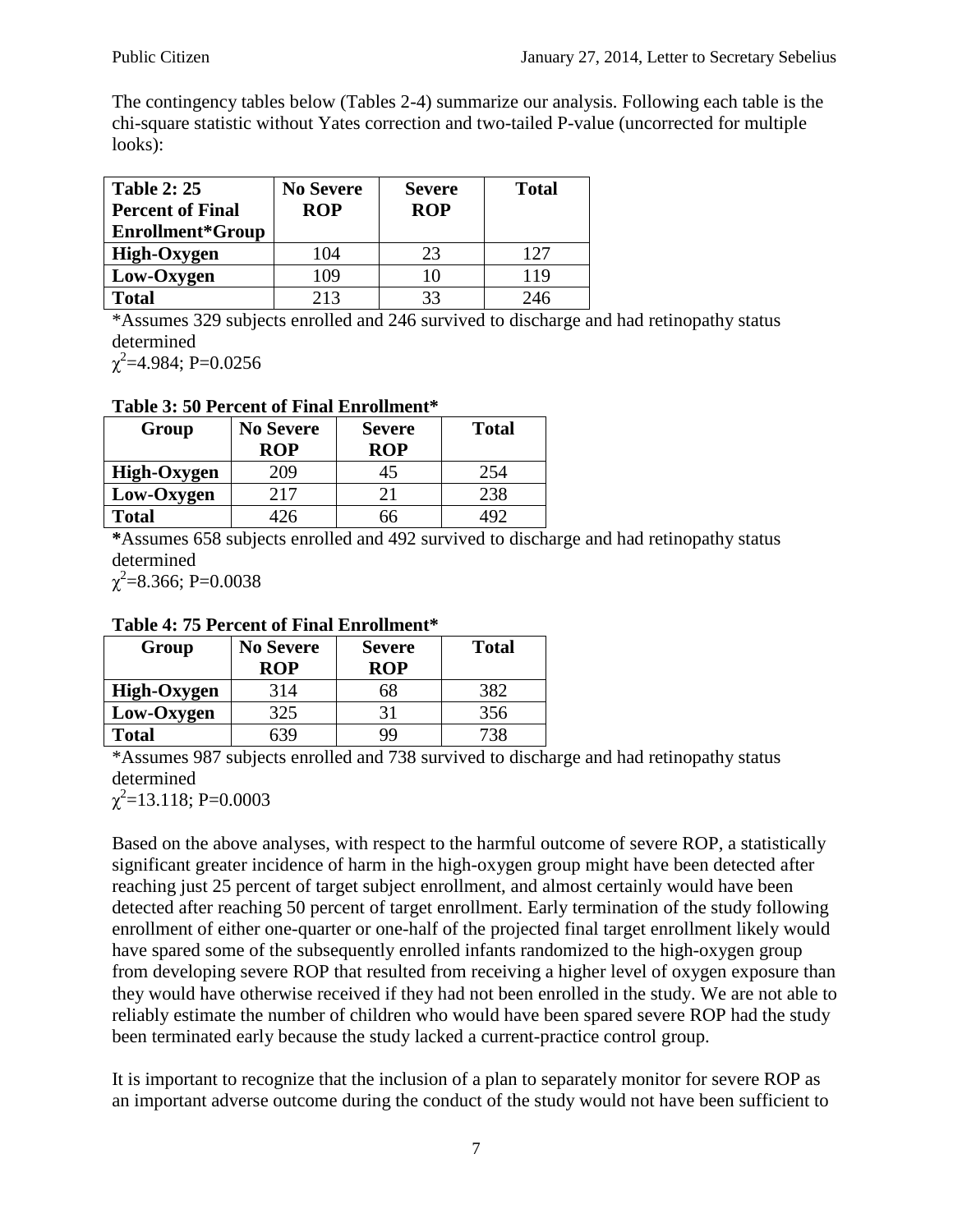address the other fundamental flaw in the SUPPORT study design — the lack of a usual-care control group. By experimentally increasing oxygen exposure in one study group relative to current practice and lowering it in the other, the harms resulting from each experimental intervention *relative to current practice* could not be monitored for or determined, and therefore, risks to subjects were not minimized.

The SUPPORT study investigators may argue that separately monitoring for severe ROP as an adverse event could have led to premature termination of the study and prevented the detection of the higher mortality rate that was seen in the low-oxygen group, which in turn could have led to a dangerous recommendation to routinely target oxygen saturation levels at 85 to 89 percent in all extremely premature infants. (Indeed, as discussed in the next section of our letter, this thought process may explain why separate monitoring for severe ROP did not occur.) However, if the study had been stopped early based on an interim analysis showing a statistically significant higher incidence of severe ROP in the high-oxygen group, without a usual-care control group there would have been no sound basis for concluding that the lower-oxygen intervention was better than usual care. The higher incidence of severe ROP in the low-oxygen group may have been due to oxygen exposure being experimentally raised in the high-oxygen group (relative to usual care), experimentally lowered in the low oxygen group (relative to usual care), or both. The study results were ultimately uninformative in this regard given the lack of a usual-care control group. In addition, interim analyses may have revealed a non-statistically significant higher death rate in the low-oxygen group compared to the high-oxygen group, which should have precluded anyone from making recommendations to modify current practice to routinely using the lower oxygen saturation target in the clinical care of extremely premature infants.

All of these problems could have been avoided with an alternative study design that employed a usual-care control group and low-oxygen experimental group. Such a design could have informed the medical community whether oxygen could be safely lowered to prevent severe ROP without increasing the mortality rate. Moreover, because experimentally lowering oxygen was unlikely to increase the incidence of severe ROP and blindness relative to current practice, it would not have been necessary to monitor this outcome as a separate adverse event.

# **C. The higher mortality rate in low-oxygen group infants:** *Not* **a surprising finding**

As noted above, for the low-oxygen group infants, the experimental strategy for attempting to maintain oxygen saturation levels at 85 to 89 percent using oxygen monitors that displayed falsely high readings predictably caused, on average, lower levels of oxygen exposure than would have occurred under usual care using accurately reading oxygen monitors.

Over the past several months, in an awkward attempt to explain why death was not identified as a risk of the research in the SUPPORT study consent forms, the study investigators have repeatedly asserted that they all had no expectation that the low-oxygen group subjects would have a higher mortality rate than the high-oxygen group subjects, and indeed some investigators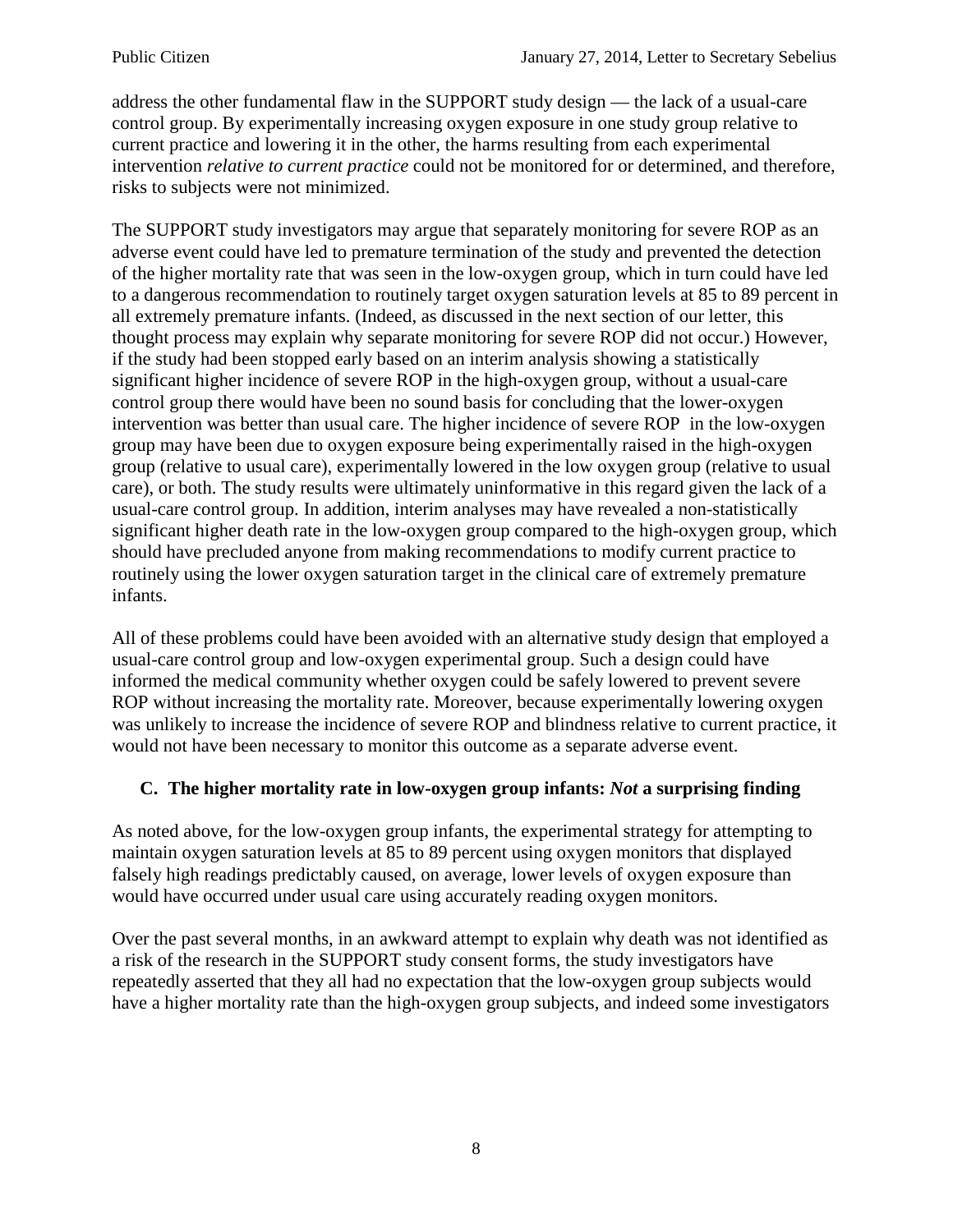have indicated that they were surprised when the final study results revealed such an outcome.<sup>[10](#page-8-0),[11,](#page-8-1)[12](#page-8-2),[13](#page-8-3)</sup>

In contrast, the investigators in recent months have not asserted that they were surprised to find a higher rate of severe ROP in the high-oxygen group than in the low-oxygen group, and as previously noted, such a finding undoubtedly was not a surprise.

All physicians understand the well-established pathophysiologic relationship in which increasing degrees of hypoxemia result in progressively higher mortality rates. At the time of the SUPPORT study, all neonatologists knew that increasing the degree of hypoxemia in premature infants *at some point* would increase the infants' mortality rate. The exact shape of the curve for the relationship between the degree of hypoxemia and mortality and the exact threshold of oxygen exposure below which mortality will start to increase in premature infants were not known at the time the SUPPORT study was conducted and remain unknown today.

The SUPPORT study investigators may have believed that targeting oxygen saturations at 85 to 89 percent in extremely premature infants was unlikely to cross below the oxygen exposure threshold that would increase the mortality rate. However, they did not know for certain that this was the case, and the available data from the medical literature cited by the investigators in their protocol were clearly insufficient to prove that maintaining oxygen saturations at 85 to 89 percent would *not* have an adverse impact on the mortality rate of extremely premature infants. Indeed, assessing whether the lower oxygen saturation target could decrease the incidence of severe ROP in severely premature infants without increasing mortality was one of the major reasons for conducting the study.

As neonatology experts, the SUPPORT study investigators had an ethical obligation to thoroughly research the literature, to understand areas of ongoing uncertainty regarding oxygen management, and to be aware of all plausible study risks. To not have known that an increased mortality rate in the low-oxygen group was one foreseeable, plausible outcome of their study would have constituted reckless ignorance.

Investigators in New Zealand undertaking a similarly designed study (discussed below) understood that regardless of their expectations about the study outcome, it was appropriate to

<span id="page-8-0"></span><sup>&</sup>lt;sup>10</sup> Transcript for the Diane Rehm Show from WAMU and National Public Radio: Clinical trials and premature babies. April 17, 2013. [http://thedianerehmshow.org/shows/2013-04-17/clinical-trials-and-premature-](http://thedianerehmshow.org/shows/2013-04-17/clinical-trials-and-premature-babies/transcript)

[babies/transcript.](http://thedianerehmshow.org/shows/2013-04-17/clinical-trials-and-premature-babies/transcript) Accessed January 20, 2014. (SUPPORT study investigator Dr. Edward Bell stated, "As a matter of fact, there was no reason for us to suspect that there would be a difference in mortality, and that was a surprising finding.")

<span id="page-8-1"></span><sup>&</sup>lt;sup>11</sup> Finer NN, Bell EF, Van Meurs K. Consent forms in a clinical trial of premature babies (letter to the editor). *The New York Times*. April 18, 2013. [http://www.nytimes.com/2013/04/19/opinion/consent-forms-in-a-clinical-trial-of](http://www.nytimes.com/2013/04/19/opinion/consent-forms-in-a-clinical-trial-of-premature-babies.html)[premature-babies.html.](http://www.nytimes.com/2013/04/19/opinion/consent-forms-in-a-clinical-trial-of-premature-babies.html) Accessed January 20, 2014. ("When the study was planned, the best evidence showed that lower oxygen targets — even lower than used in the study — resulted in less eve disease without a higher death rate. The finding of a higher death rate in one study group was not anticipated.")<br><sup>12</sup> Carlo WA, Bell EF, Walsh MC. Oxygen saturation targets in extremely premature infants (letter to the editor). *N* 

<span id="page-8-2"></span>*Engl J Med.* 2013;368(20):1949-1950. ("Death was included in the primary outcome because it competes with retinopathy, not because a difference in mortality was expected.")

<span id="page-8-3"></span><sup>&</sup>lt;sup>13</sup> D'Angio C, Finer N, Newman N, et al. Misconceptions about the SUPPORT trial. Posted September 10, 2013. [http://www.regulations.gov/#!documentDetail;D=HHS-OPHS-2013-0004-0067.](http://www.regulations.gov/#!documentDetail;D=HHS-OPHS-2013-0004-0067) Accessed January 20, 2014.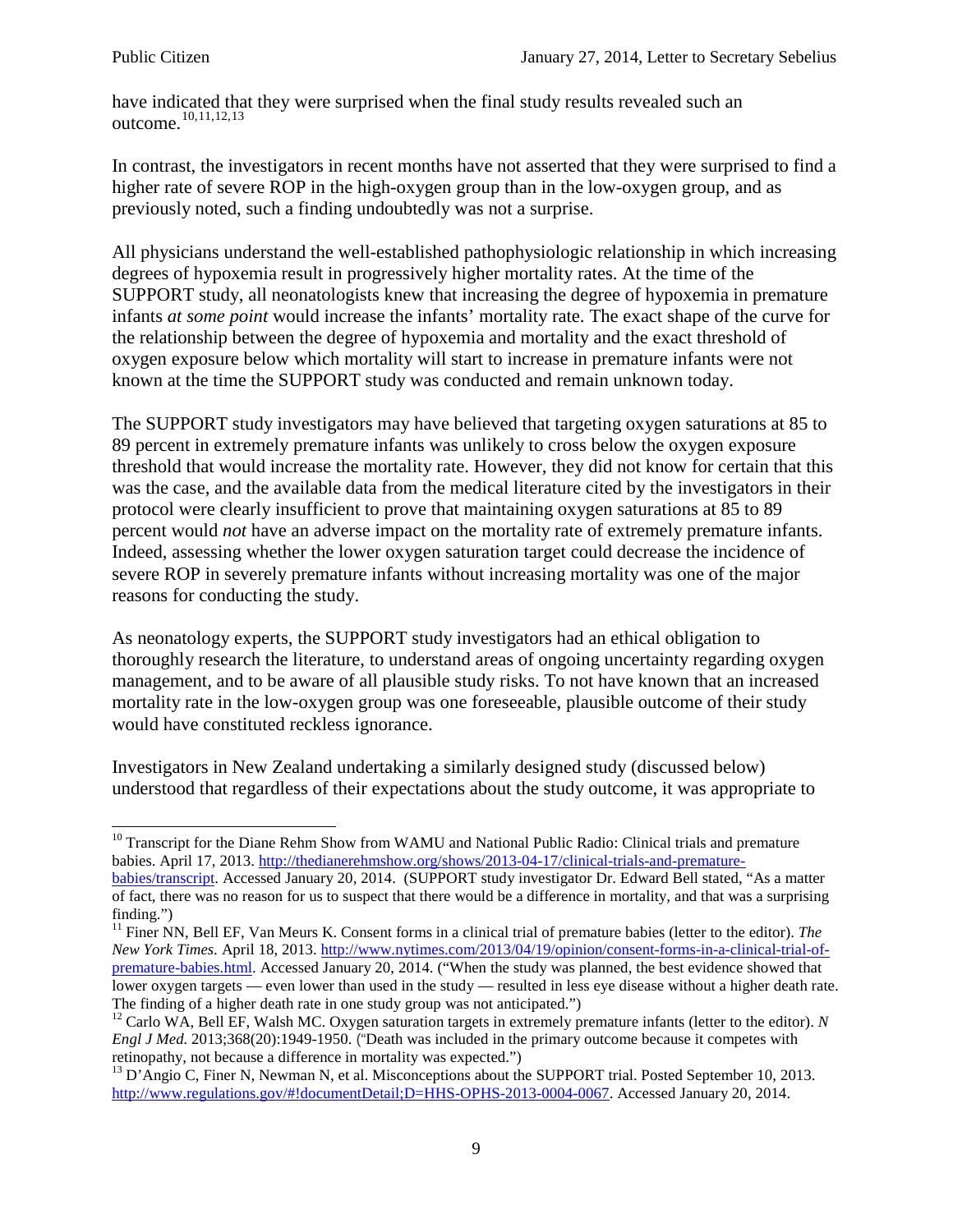explain to subjects' parents in the consent forms the well-known and previously established separate risks of death from lowering oxygen exposure, as well as ROP from raising oxygen exposure, for premature infants enrolled in the study. It is unclear why the SUPPORT study investigators in the U.S. would have lacked such an understanding.

Although the SUPPORT study investigators undoubtedly were *hopeful* at the onset of the study that the low-oxygen intervention would result in a decreased incidence in severe ROP without a concomitant increase in mortality, there is clear evidence that before initiating the study at least some of them were aware that a higher mortality rate in the low-oxygen group relative to the high-oxygen group could have been one plausible finding of their study. In particular, the SUPPORT study investigators cited in their protocol a 2003 paper by Cole et al, published in the journal *Pediatrics,* discussing the planning and design of studies comparing the low- and high-oxygen interventions that were to be used in their study<sup>[14](#page-9-0)</sup> (see reference 55 in the SUPPORT study protocol<sup>15</sup>). The authors of this paper were members of the Pulse Oximetry Saturation Trial for Prevention of Retinopathy of Prematurity (POST ROP) Planning Study Group.

The POST ROP study was to be a multicenter, multinational prospective trial to evaluate different levels of oxygen in premature babies. It is our understanding that the POST ROP study comprised the Benefits of Oxygen Saturation Targeting (BOOST) II studies in the United Kingdom (UK), Australia, and New Zealand, and the Canadian-funded Canadian Oxygen Trial (COT). The SUPPORT study protocol made reference to this study as follows: "The oxygen saturation monitoring portion of our study will be designed to parallel the planned POST-ROP trial…"

Of note, Dr. Waldemar Carlo at the University of Alabama at Birmingham — who was one of the lead investigators for the SUPPORT study and was on the Neonatal Research Network working group that developed and wrote the SUPPORT study protocol — was a member of the POST ROP Planning Study Group. The acknowledgements section at the end of the Cole et al paper states that Dr. Carlo was among the POST ROP Planning Study Group members who reviewed and critiqued the paper.<sup>[16](#page-9-2)</sup>

The 2003 Cole et al paper makes clear that when the SUPPORT study and the parallel POST ROP studies were being designed, there were real concerns among neonatologists that the lowoxygen intervention could expose extremely premature infants to an increased risk of death or neurologic injury. In particular, the paper emphasized that large numbers of patients would have to be studied to address concerns about mortality risk with the low oxygen dose, noting the following: $17$ 

<span id="page-9-0"></span><sup>&</sup>lt;sup>14</sup> Cole CH, Wright KW, Tarnow-Mordi W, Phelps DL. Resolving our uncertainty about oxygen therapy. *Pediatrics*.<br>2003:112:1415-1419.

<span id="page-9-1"></span><sup>&</sup>lt;sup>15</sup> NICHD Neonatal Research Network. The surfactant positive airway pressure and pulse oximetry trial in extremely low birth weight infants: The SUPPORT trial. August 28, 2004 (revised September 16, 2004; updated March 28, 2005). http://www.nih.gov/icd/od/foia/library/Protocol.pdf. Accessed January 20, 2014.

<span id="page-9-2"></span><sup>&</sup>lt;sup>16</sup> Cole CH, Wright KW, Tarnow-Mordi W, Phelps DL. Resolving our uncertainty about oxygen therapy. *Pediatrics*. 2003;112:1415-1419. <sup>17</sup> *Ibid*.

<span id="page-9-3"></span>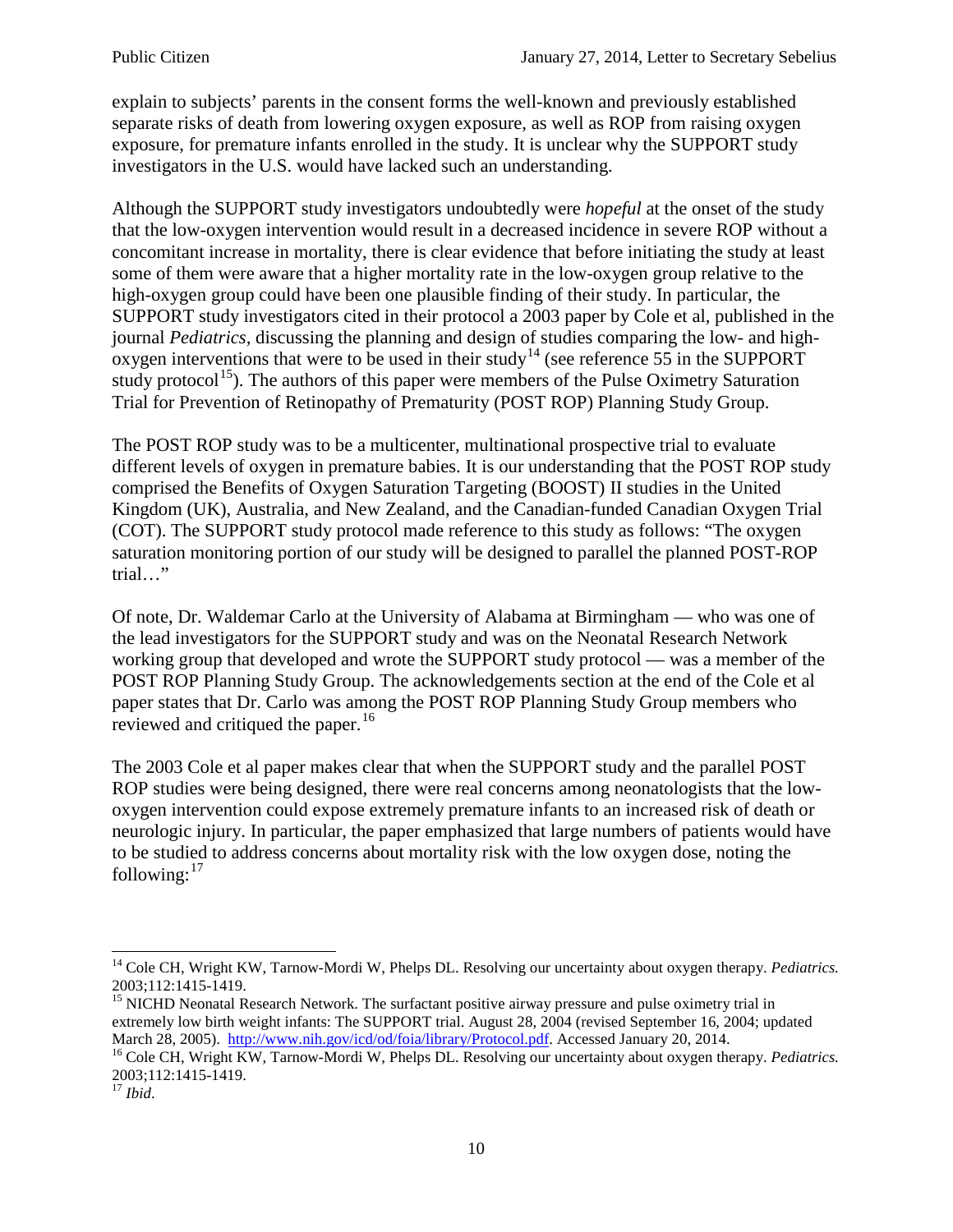Several hundred patients (15-25 centers) may be sufficient to demonstrate important differences in severe ROP. **However, a much larger sample (and many more collaborators) will be needed to exclude smaller, important differences in outcomes such as mortality and disability to adequately address real concerns about the safety of lower oxygen tensions. For example, a 5% difference in an outcome of death or cerebral palsy is "small" but would have major implications for public health. Preliminary calculations suggest that the trial may require a sample size between 2000 and 4000 extremely low gestational age infants (born at <28 weeks' gestation) to answer these important questions.** Participation of centers that undertake long-term follow-up in >90% of their survivors will be necessary. [Emphasis added]

Emphasizing the need for a data and safety monitoring committee and plan for the POST ROP studies, the 2003 *Pediatrics* paper stated the following:<sup>[18](#page-10-0)</sup>

It is also essential, both ethically and scientifically, to have an external monitoring committee to ensure that if **major differences between the groups with respect to outcomes such as death or severe ROP are detected, they will be detected during the recruitment phase.** Appropriate decisions regarding study termination or continuation can be achieved if stringent stopping rules for the Data Monitoring and Safety Committee are based on evidence beyond reasonable doubt of net clinical benefit or harm or futility of finding a difference before recommending trial termination. Evidence of net benefit or harm from one outcome should be considered in the context of other major outcomes. For example, **it would be inappropriate to terminate recruitment because of a 3% reduction in severe ROP in the lower oxygen group before the trial had accumulated sufficient power to exclude a 6% increase in mortality or severe neurodevelopmental impairment in the same group**. In this case, if the trial were terminated prematurely and lower oxygen became the clinical standard, for every infant whose sight was saved, 2 would die or survive with major disability. [Emphasis added]

Further indication of the serious concern among some neonatologists that the low-oxygen intervention could expose extremely premature infants to an increased risk of death or neurologic injury was provided in the 2005 version of the consent form used in the New Zealand BOOST II study discussed above, which included the following:  $19$ 

Too low oxygen in the blood for long periods may 1) increase the risk the baby will not survive or contribute to poor growth; 2) raise blood pressure in the lungs and contribute to bronchopulmonary dysplasia; 3) damage the brain cells and lead to developmental problems. . . . The aim of this study is to determine, within the range of oxygen saturation values currently used in the treatment of preterm babies (85-95%), **whether targeting the lower end of this range (85-89%) compared to upper end of this range (91-95%), beginning within 24 hours of birth, is safe and effective in reducing serious vision** 

<span id="page-10-1"></span><span id="page-10-0"></span><sup>&</sup>lt;sup>18</sup> *Ibid*.<br><sup>19</sup> Lantos JD. OHRP and Public Citizen are wrong about neonatal research on oxygen therapy research. The Hastings Center Bioethics Forum. Posted April 18, 2013.

[http://www.thehastingscenter.org/Bioethicsforum/Post.aspx?id=6306&blog+140.](http://www.thehastingscenter.org/Bioethicsforum/Post.aspx?id=6306&blog+140) Accessed January 20, 2014. Cited as "BOOST-NZ consent form, July 2005, personal communication from Brian Darlow, principal investigator of BOOST-NZ."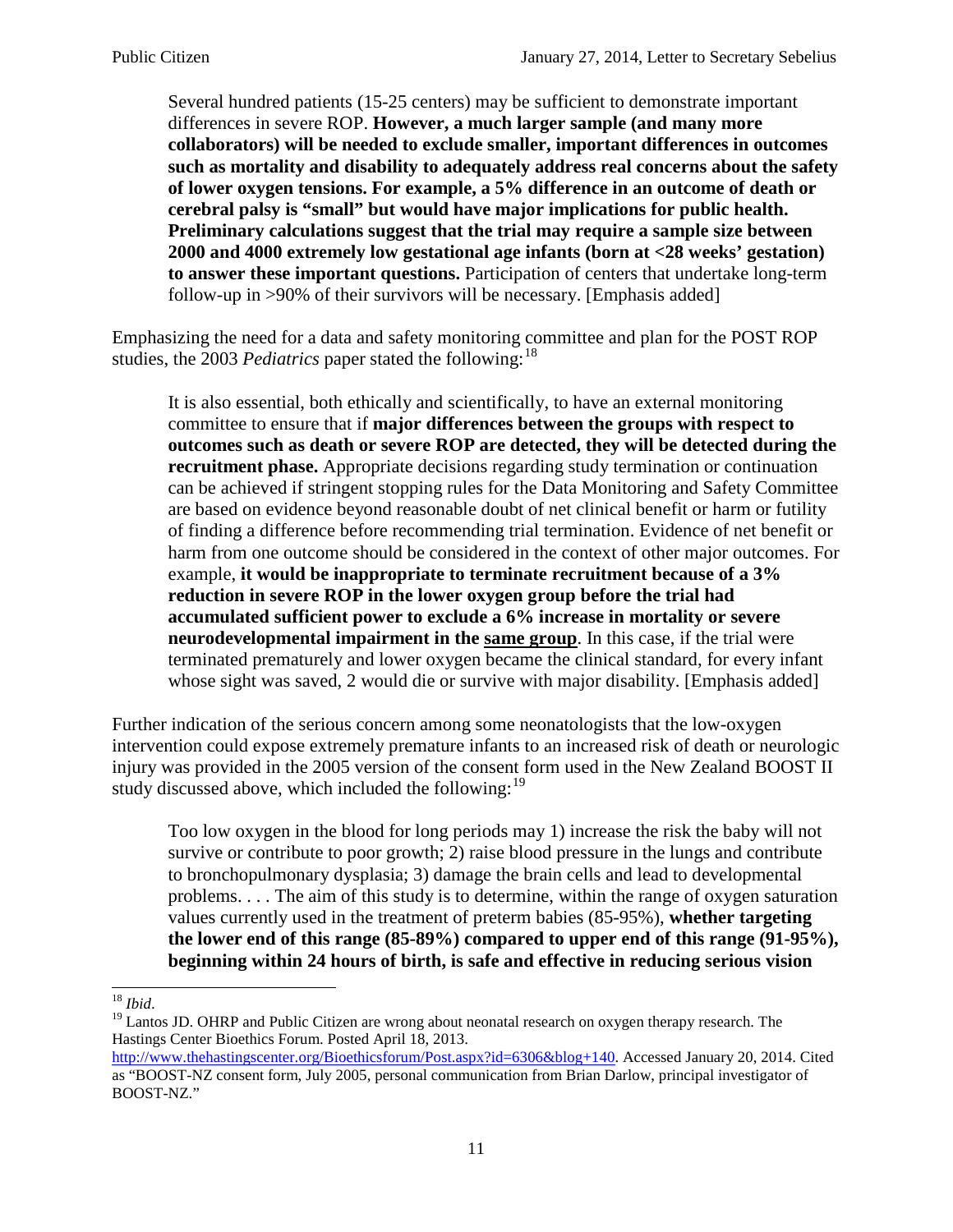## **(ROP) and lung (BPD) problems without increasing mortality or neurodevelopmental disability**. [Emphasis added]

Finally, members of the data monitoring committee for the BOOST II UK study noted the following in a recent commentary article discussing the four POST-ROP studies and the SUPPORT study: [20](#page-11-0)

 Evidence from controlled trials had shown that if the oxygen levels are relatively high there is an increased risk of the infant developing the blinding condition retinopathy of prematurity. On the other hand, observational data had suggested that keeping levels of arterial oxygen relatively low might result in increased mortality, and neurological handicap among long term survivors.

 During the past decade, five similar trials - in the USA, New Zealand, Canada, Australia and the UK - **were organized more or less concurrently to investigate this therapeutic dilemma**. Although they were separately organized and funded, all of them compared different oxygen tension targeting strategies intended to minimize both mortality and serious morbidity. **It was recognized at the outset that none of the five trials, individually, would have the statistical power to provide a reliable estimate of survival without serious morbidity 18 to 24 months after birth.** Indeed, two of these trials were only funded on the understanding that the data from several similar trials would be combined. [Emphasis added]

All of the above statements could not be clearer. At least some of the expert neonatologists involved in the design of the SUPPORT study and parallel studies to be conducted in other countries were well aware when designing these studies that there were real concerns within the neonatology community that the low-oxygen intervention to be used in these studies might increase the risk of death.

In view of the commentary paper authored by members of the POST ROP Planning Study Group and cited by the SUPPORT study investigators in their own protocol, it is remarkably disingenuous of the SUPPORT study investigators to now assert that because some of them were surprised to find a higher mortality rate in the low-oxygen group subjects in their study, it was not necessary to inform parents about the reasonably foreseeable risk of death for subjects assigned to the low-oxygen group. Such a finding was one reasonably foreseeable and highly plausible outcome. This undoubtedly is one of the reasons why, as noted above, death was to be monitored according to the SUPPORT study protocol and was a component of the primary outcome being studied.

The investigators certainly had hoped for a different result and perhaps had reason to be disappointed when they found the significantly higher mortality rate in the low-oxygen group, but they could not genuinely have been shocked by the fact that when they lowered oxygen exposure, the mortality rate increased in premature infants in the study. Indeed, none of the

<span id="page-11-0"></span> $20$  Chalmers I, Altman DG, McHaffie H, et al. Data sharing among data monitoring committees and responsibilities to patients and science. *Trials.* 2013;14:102[. http://www.trialsjournal.com/content/14/1/102.](http://www.trialsjournal.com/content/14/1/102) Accessed January 20, 2014.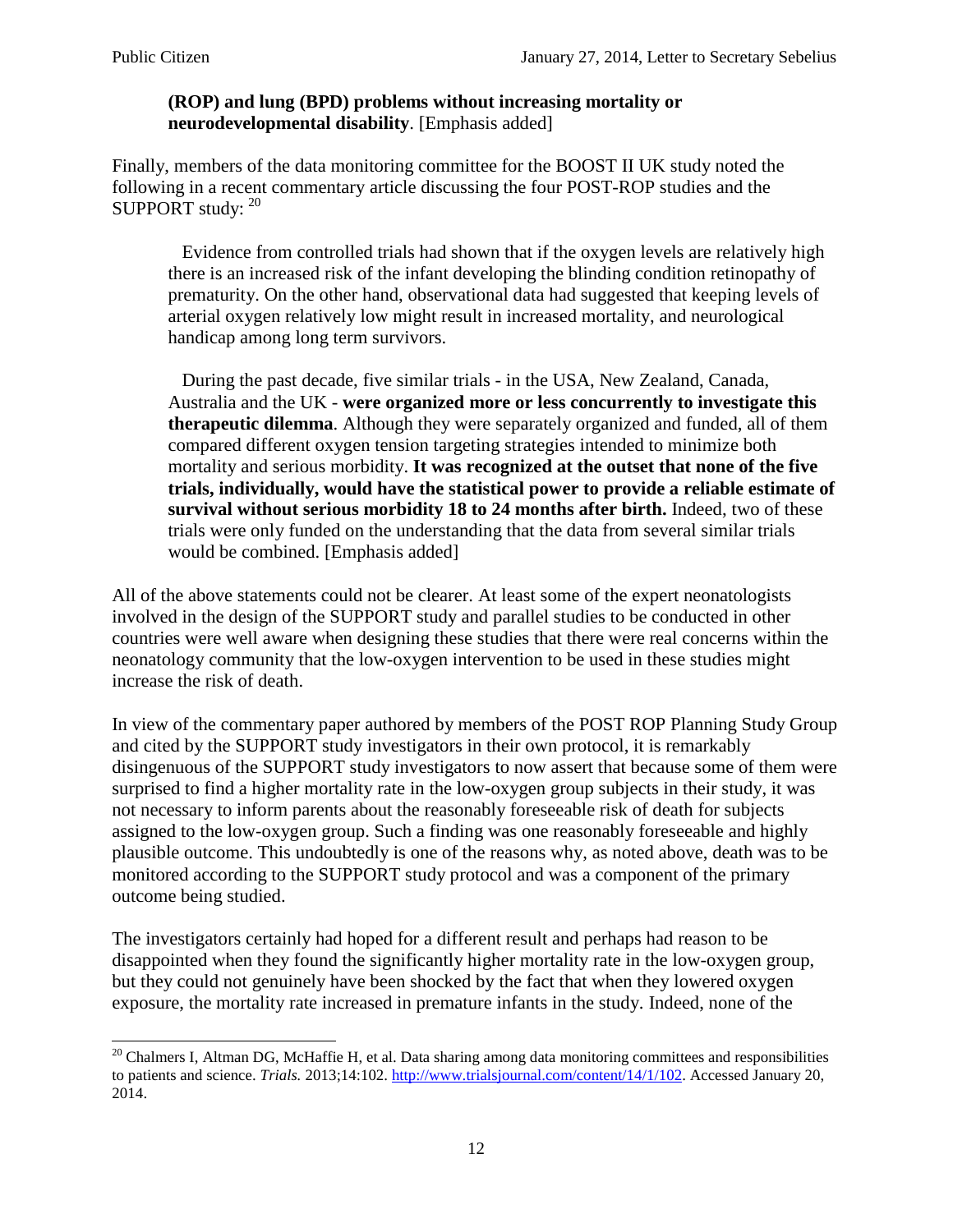investigators at any point in discussing the results of the SUPPORT study have proposed an alternative hypothesis to explain the higher mortality rate in the low-oxygen group compared to the high-oxygen group. They implicitly recognize that the well-established pathophysiologic relationship in which decreasing oxygen exposure results in increasing hypoxemia and mortality is undoubtedly the explanation for their study findings, whether unexpected by some of the investigators or not.

Finally, we strongly suspect that the apparent failure to monitor separately for severe ROP and to have stopping criteria based on finding a difference in the incidence of severe ROP between the high- and low-oxygen groups at the time of any planned interim analyses was due to concern among the investigators that stopping the oxygen experiment early based on a statistically significant difference in ROP between groups could have resulted in a failure to detect a difference in the mortality rate between the two study groups.

## **D. Failure to minimize risks to subjects by not having a data and safety monitoring plan involving interim analyses of pooled data from the SUPPORT study and the four concurrent POST ROP studies**

As noted above, the SUPPORT study and the four POST ROP studies were five parallel studies concurrently planned and conducted around the world using nearly identical study designs comparing high- and low-oxygen interventions in extremely premature infants. The planning and designing of these studies were coordinated,<sup>[21](#page-12-0),[22](#page-12-1)</sup> and the investigators for each study obviously were aware of the other studies.

To minimize risks to subjects across all five studies, the protocols should have specified a mechanism for joint safety monitoring. Ideally, there should have been a formal data and safety monitoring plan involving interim analyses of pooled data from all five studies combined. At a minimum, there should have been a plan for informally sharing any troubling safety signal arising in one study with the investigators and data monitoring committees for the other studies. No such formal or informal plan was described in the SUPPORT protocol. Instead, monitoring of data and safety was conducted independently and separately across these studies. Not having pooled monitoring across all five studies, even in some informal manner, represents a troubling failure to ensure the protection of human subjects.

Disturbingly, members of the data monitoring committee for the BOOST II UK study recognized the importance of seeing interim data from the other four parallel studies, but their attempts to obtain data from the other studies, which began as early as 2006, apparently were ignored or rebuffed by the data monitoring committees for the other four parallel studies.<sup>[23](#page-12-2)</sup> For example,

<span id="page-12-0"></span><sup>&</sup>lt;sup>21</sup> Cole CH, Wright KW, Tarnow-Mordi W, Phelps DL. Resolving our uncertainty about oxygen therapy. *Pediatrics*.<br>2003:112:1415-1419.

<span id="page-12-1"></span><sup>&</sup>lt;sup>22</sup> NICHD Neonatal Research Network. The surfactant positive airway pressure and pulse oximetry trial in extremely low birth weight infants: The SUPPORT trial. August 28, 2004 (revised September 16, 2004; updated March 28, 2005). http://www.nih.gov/icd/od/foia/library/Protocol.pdf. Accessed January 20, 2014.

<span id="page-12-2"></span><sup>&</sup>lt;sup>23</sup> Chalmers I, Altman DG, McHaffie H, et al. Data sharing among data monitoring committees and responsibilities to patients and science. *Trials.* 2013;14:102[. http://www.trialsjournal.com/content/14/1/102.](http://www.trialsjournal.com/content/14/1/102) Accessed January 20, 2014.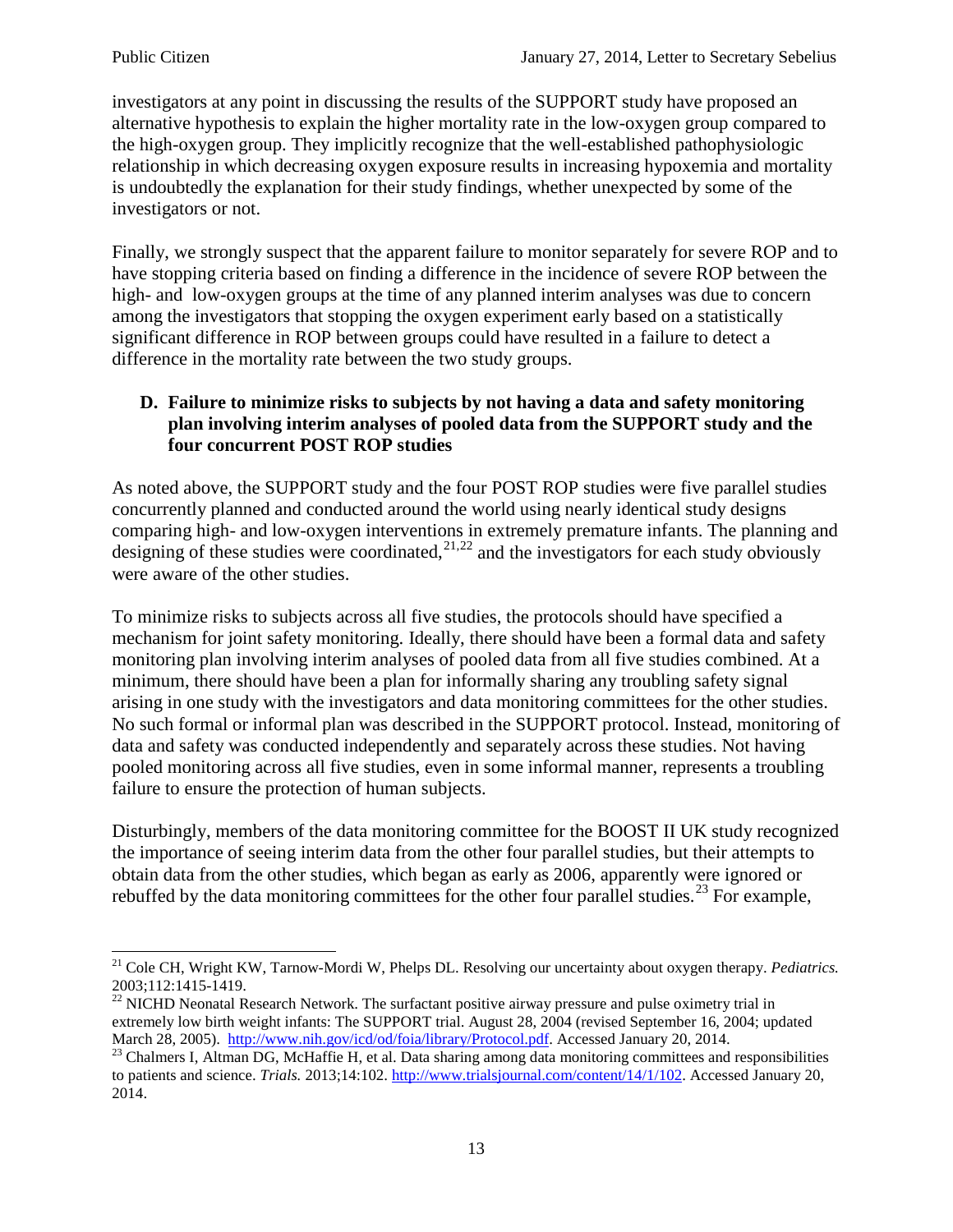they noted the following in a recent commentary article discussing the four POST-ROP studies and the SUPPORT study:

 Accordingly, because data from the other four trials were of obvious relevance to our responsibility, the chair of our DMC wrote to the DMC chairs of the other trials in 2006, expressing the **'hope that we can help each other fulfil our respective commitments to the babies being treated in these trials'** (Emails sent 11 and 15 July 2006).

 **No response was received from the other DMC chairs for several years**; but consideration of the proposal became urgent when, more than three years later, in 2009, the management group of the US trial sent results, in advance of publication, to those associated with the trials that were still recruiting.

### **E. Conclusions and requested actions**

For each of the three critical issues described above, parents of subjects enrolled in the SUPPORT study, as well as the public, deserve clear answers to the following questions:

- (1) With respect to monitoring separately for difference in the incidence of severe ROP between groups:
	- (a) Was ROP monitored separately during the course of the trial as an important adverse event? If not, why not?
	- (b) If ROP was monitored separately during the course of the trial, at the time of any of the planned interim analyses, did the difference in the incidence of severe ROP between the low- and high-oxygen groups reach statistical significance? If so, when did this occur, and why wasn't the study terminated at that point?
	- (c) Did OHRP consider the lack of appropriate safety monitoring during the SUPPORT study and the lack of a usual-care control group when it evaluated adequacy of the SUPPORT study design?
	- (d) Since the SUPPORT study investigators must have recognized that the incidence of severe ROP was likely to be higher in the high-oxygen group and have voiced no surprise in finding this result, does HHS agree or disagree with OHRP's finding that the IRB-approved consent forms failed to comply with HHS regulations under 45 C.F.R. 46.116(a)(2) by not disclosing severe ROP as a risk of the research?
- (2) With respect to the investigators' statements about being surprised to find a higher mortality rate in the low-oxygen group: Since the SUPPORT study investigators either knew or should have known prior to initiating the study that an increased death rate in the low-oxygen group was a foreseeably plausible outcome of the SUPPORT study, does HHS agree or disagree with OHRP's finding that the IRB-approved consent forms failed to comply with HHS regulations under  $45$  C.F.R.  $46.116(a)(2)$  by not disclosing death as a risk of the research?